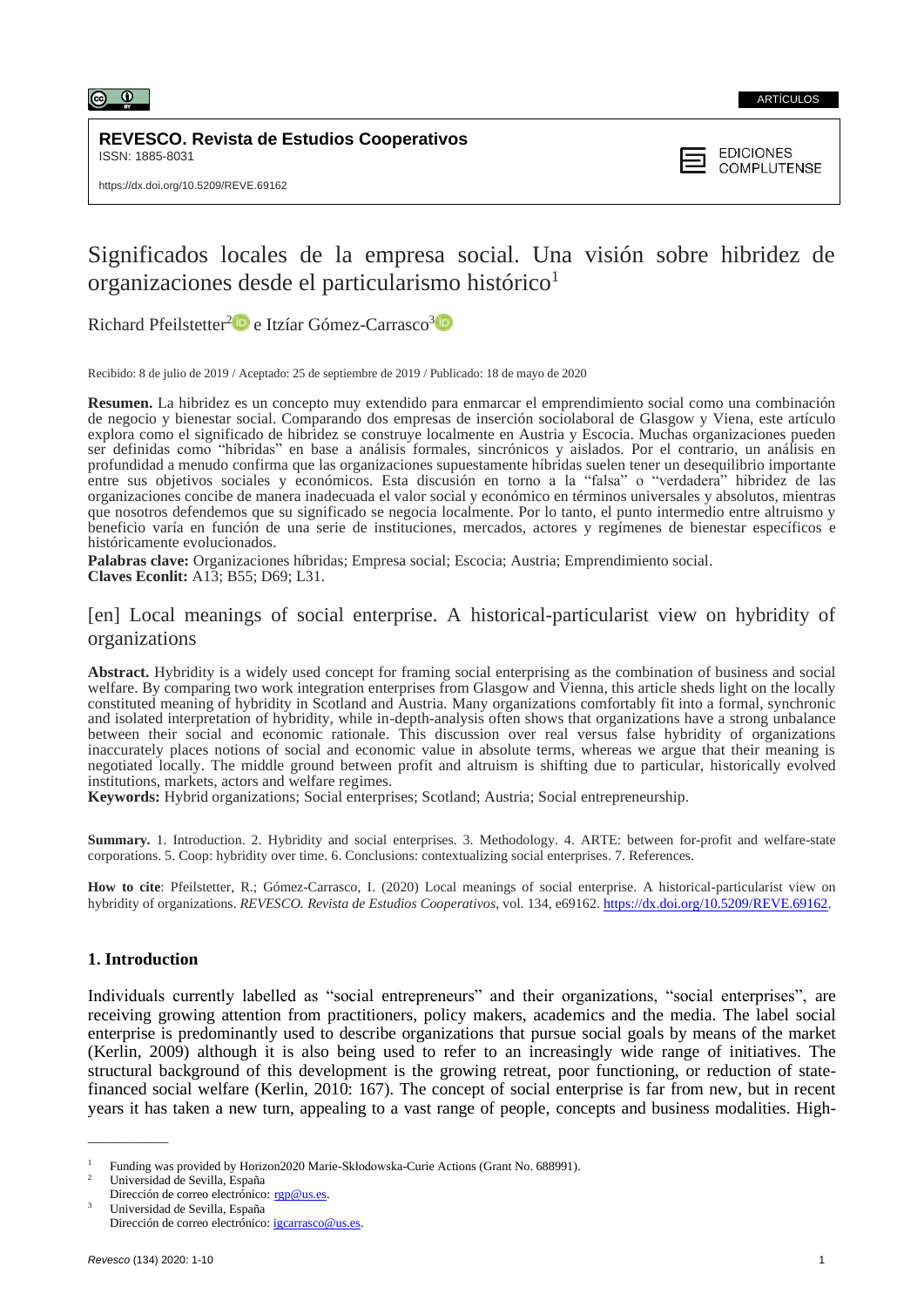profile experiences such as the Grameen Bank in Bangladesh and its founder Muhammad Yunus, who won the 2006 Nobel Peace Prize for providing banking services the poor, have increased the interest and understanding of the general public on the core ideology of social enterprising, namely that profit and charity can go hand in hand.

From the outset, the danger of its growing popularity has been for too many "non-entrepreneurial efforts" to be included in the definition, losing the essence and usefulness of the concept as a result (Martin and Osberg, 2007: 30). Furthermore, the concept of social enterprise is contested almost by definition, since its meaning varies according to political, historical, geographical or cultural factors (Teasdale, Lyon and Baldock, 2013). In recent years, Western welfare states have undergone substantial transformations, with the State showing what has been described as "increasing openness toward the market as a social service deliverer" (Hustinx and De Waele, 2015: 1668). In the context of Europe, the recent crisis brought to the forefront the limitations and unexpected frailty of what was deemed to be a robust welfare system that was firmly embedded in the European political culture, and ultimately caused a crisis of the welfare systems in terms of budget, efficiency and legitimacy (Defourny, 2010).

Against this backdrop, social entrepreneurship began to attract ever-growing attention as a phenomenon that could provide alternatives to existing solutions, products and services, respond to an existing gap, defy an "unsatisfactory equilibrium" (Martin and Osberg, 2010) or emerge in response to a pressing social need. At present, the term social entrepreneurship is also being interchangeably used in relation to certain forms of traditional social services or product provision. These apparent contradictions and definition problems inherent in the social enterprise concept are frequently addressed in the academic literature through the term "hybridity".

We will discuss part of this literature on social enterprises as hybrid organizations in the following section, by distinguishing between approaches that place social value, economic sustainability or the controversy over their compatibility in absolute terms, versus those approaches that place the meaning of hybridity in each local context. We will then present the methodological setting of our research, grounded in a collaborative European commission-funded project, where we gained first-hand insights from third sector practitioners in different European countries through mutual long-term visits. Drawing from this research, the fourth and fifth section are dedicated to presenting two work integration social enterprises, namely ARTE (Vienna) and Coop (Scotland). We will discuss different empirical evidence for each social enterprise supporting arguments previously identified in the literature. In the conclusions, we will compare both cases in light of on-going discussion over "real versus fake" hybridity and seek to make an argument for the underrepresented historical-particularistic viewpoint in this debate.

#### **2. Hybridity and social enterprises**

Literature on hybridity in human organization has a long history. In the 1920s, one of the founding fathers of modern social anthropology, Marcel Mauss, described the gift as a cross-cultural human trait that combined utilitarian self-interest and free benefits. It is mandatory to give, receive and return items of value in all societies (Mauss, 1925). In the 1990s, debates over networks as a new organizational logic that mixed the workings of the hierarchy and of the market, emerged (Powell, 1990). It is only more recently that hybridity has been closely related to the debate on social enterprises. Here, the modern mind-set of problem-solving, calculation and reasoning are thought to combine with traditional values of charity and moral responsibility towards the community in new ways (Dees, 2012: 323-324, 326).

Within management and organization studies, social enterprises are often held as the ideal type of hybrid organization (Battilana and Lee, 2014). These organizations combine two different institutional logics because hybrids are "structures and practices that allow the coexistence of values and artefacts from two or more categories" (Doherty, Haugh and Lyon, 2014: 418). Hybrid organizations combine two logics simultaneously in their mission, namely their financial resource acquisition and their human resources profile (Doherty, Haugh and Lyon, 2014). Some distinguish between integrated hybrid organizations where beneficiaries are also customers, and differentiated hybrids, that organizationally separate business performance and social mission (Ebrahim, Battilana and Mair, 2014: 83). In addition to these two models (disadvantaged groups as clients and corporate social responsibility), Jäger and Schröer (2014) also include enterprising non-profits and third sector organizations, that are neither private nor public, into the population of hybrid organizations. Others, like Gidron, distinguish between hybridity of form (profit distribution and governance) and of substance, with everyday practices trying to reconcile this twofold mission (2017). Battilana and Lee hold that hybridity in social enterprise means combining two logics at the core of the organization, as opposed to organizations with a social mission at their periphery, for example a social engagement from for-profit corporations (2014).

While some celebrate the opportunities of hybrid organizations because they are "civilizing the economy" (Grassl, 2012: 109-10), others are concerned with "mission drift" where good economic performance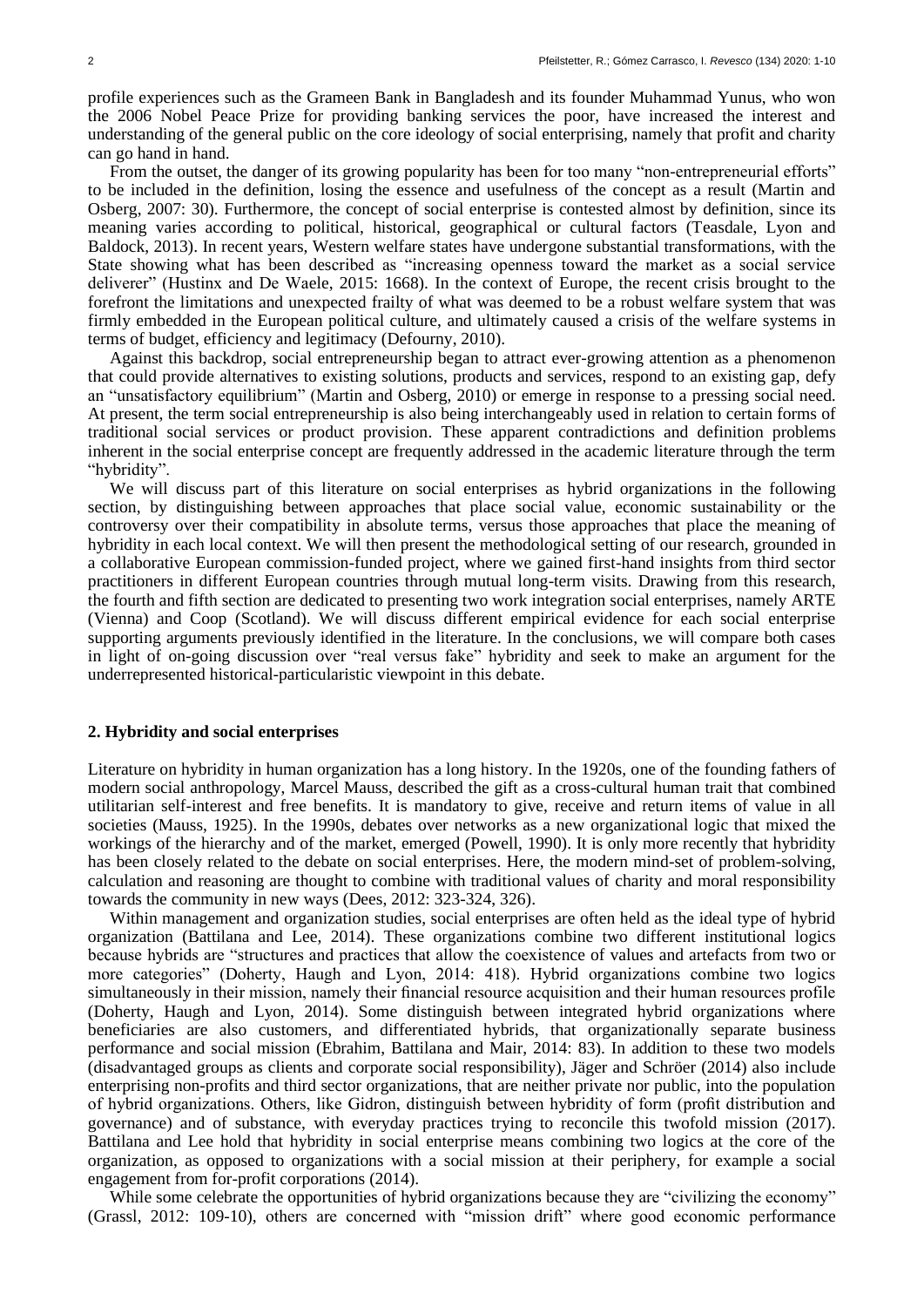conceals poor social performance or social activities are merely legitimizing business as usual (Ebrahim, Battilana and Mair, 2014: 88). Generally speaking, organization scholars attribute both the danger of disorder and the potential of creativity to social enterprise (Battilana and Lee 2014: 398). This short review shows that in the literature on social enterprises, existing "hybridity" is often first taken for granted in order to examine what type of organizations are involved, what areas within organizations are affected and what specific outcomes of hybridity can be suspected. This line of inquiry provides a strong channel for discussing the possibility, conflicts and potentials of organizations that simultaneously combine two different purposes.

Nevertheless, the above-mentioned focus excludes some important questions from the debate, namely the specific historical, political or cultural contexts that shape social enterprises (Teasdale, 2011). Literature on hybridity in organizations often creates the impression that it is a universal feature of human organization, even when it foremost discusses western or international flagship social enterprise projects, such as the Grameen Bank mentioned in the introduction. This line of research tends to limit itself to an isolated and synchronic analysis of social enterprises (Dey and Teasdale, 2016: 490). In addition, social enterprises (and their promoters) often define themselves as "combining the best of both worlds", which leads to a problematic overlap between the empirical reality under scrutiny (social enterprises) and the theoretical devices thought up for their examination (hybrid organizing). At this point, academic categories start to lack the necessary distance from self-descriptions of institutions. Thus, many researchers have uncritically taken for granted policy definitions, newness and growth (read existence) of social enterprises (Kerlin 2010: 164; Teasdale, Lyon and Baldock, 2013). Concerned with these problems, the second thread in the literature therefore stresses the social environment that defines organizations.

In this line of enquiry, recent evidence shows that the coexistence of doing good *and* business is often not achieved in practice. Hustinx and De Waele have reported on a representative third sector organization in Belgium that acted as a social enterprise to fit the demands of the funding environment (2015: 1687). A social grocery was created as an alternative to food aid, in order to fit with the social enterprise ideology. While employees maintained a critical attitude towards the marketization of welfare, in everyday practice "participants were 'commodified' by subordinating their needs to the service and business logic of the grocery" (Hustinx and De Waele, 2015: 1686). In the UK, Teasdale, Lyon and Baldock found that many third-sector organizations did not engage in market activity but nevertheless described themselves as social enterprises (2013). On the contrary, caution is also necessary when considering third sector organizations that trade, as a report from Dey and Teasdale demonstrates (2016). The authors offer an in-depth study of an English flagship social enterprise that apparently fitted into the dominant policy definition for social enterprise by offering work integration through a construction, hotel and gardening business. The organization tactically adopted a dominant policy discourse, acting "as if" it was a social enterprise (without believing in the compatibility of profit and charity) in order to enable access to public funding for the provision of social services (Dey and Teasdale, 2016: 498-499). Ironically, this apparent pro-enterprise "impression management" was merely hiding and therefore supporting major state dependence (Dey and Teasdale, 2016: 501; Teasdale 2010). In Spain, José Luis Molina and his team recently accomplished a large scale analysis of the nascent social enterprise sector in Catalonia, finding that the sector was largely sponsored by the state and by the private banking sector that had substituted the social projects implemented by cooperative banks that widely disappeared as a result of the financial crisis (Molina et al., 2017). In Catalonia, clients of social enterprises were mainly middleclass as opposed to part of more vulnerable groups, while simultaneously, social enterprise creation was mainly a self-employment strategy by those who were already well-off (Valenzuela-García et al., 2015). This observation was also made by Steiner and Teasdale for social enterprises in London (2016). Taken together, this evidence from western Europe indicates that the social enterprise label often masquerades either state-funded welfare or market-driven business, marking what has been described as "a new era of welfare hybridity" (Billis, 2010).

Up to this point we have shown two differential treatments of social enterprise as hybrids in research. On the one hand, the more theoretical, synchronic management focus on social enterprise as ideal-typical hybrids. On the other hand, a more empirical-sociological focus on social enterprises, that investigates a new policy endorsing hybridity and enterprising within a third sector dependent on public-private funding. Despite those differences, what is common to both treatments of hybridity in social enterprise is that they are setting "doing good" and "doing business" in absolute terms. It is not only the specific meaning of the term "social" in social enterprise that is often concealed (Teasdale, Lyon and Baldock, 2013: 116) but even what is held as social need or economic self-sustainability of third sector organizations in different societies. Social problems are constructed socially, which means that they are "definitional activities of people around conditions and conduct they find troublesome" (Schneider, 1985: 209). Therefore, much variability is to be suspected over what is judged collectively as a social need and what kind of services are held to be "merely commercial". Looking at social enterprises from this comparative angle has received much less attention in the literature (Kerlin, 2010: 164-165). Therefore, what we would like to suggest in this paper is the idea that research on hybridity in organizations could benefit from introducing more local meanings of hybridity to the discussion. If hybrids "deviate from socially legitimate templates for organizing" (Battilana and Lee, 2014: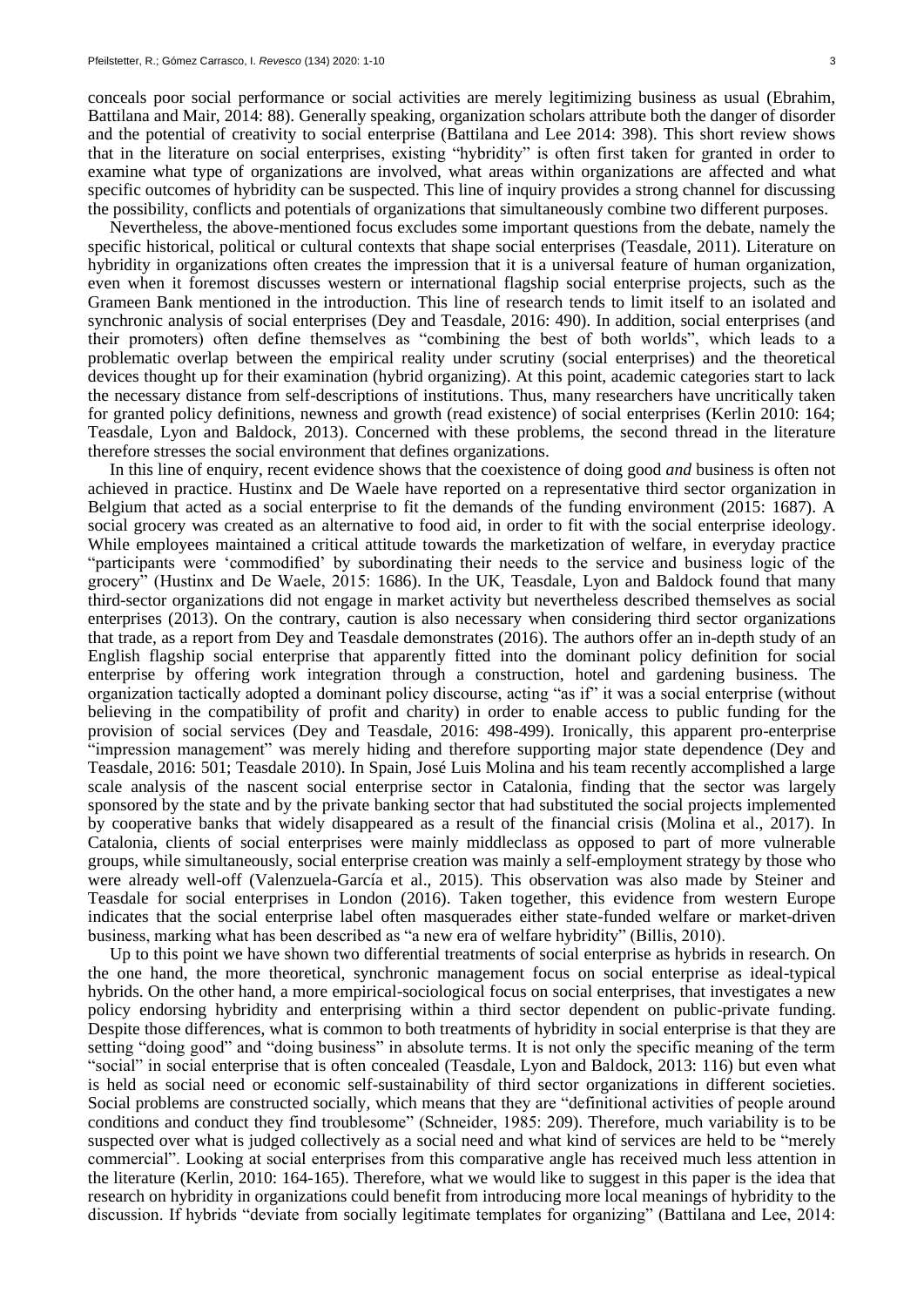398, also Gidron, 2017: 8) then it is fair to expect a wide variability of legitimate organizational types in different societies. It is an oversimplification to assume that the public, private and third sector are genuine, separate, legitimate, and equally distributed organizational templates everywhere, anytime.

The hybrid status of the micro-finance bank in Bangladesh, the work integration enterprise in England or the social grocery in Belgium cannot be attributed indistinctively, regardless of whether these organizations fail or succeed in accommodating a social mission with working profitably according to local standards. What standards are applied to these organizations in poor or rich, western or non-western, liberal or sociodemocratic (welfare) states? For example, should the self-employment strategy by the middle-class in the Catalonian social enterprise sector be judged as an indicator of a failed social mission of organizations that only simulate hybridity? Or on the contrary, is self-employment in the third sector an indicator of successful hybridity in a country like Spain, with high unemployment numbers and one of the weaker welfare states within the European context? It is fair to say that employment is a pressing social need for the middle class in contemporary Spain, which is not necessarily true in the UK, Belgium or Germany. Before we set out to discuss those locally bounded meanings of hybridity in two organizations embedded in different European welfare regimes, we present the larger setting of our research and its methodological point of departure.

## **3. Methodology**

Research for this paper was part of a three-year European Commission funded project that investigated the conditions for success of social enterprises. On the one hand, the project tried to fill existing gaps in the research on the socio-political and economic environment that sets the conditions for the growth of these organizations. On the other hand, the project aimed at contributing to address the dearth of first-hand knowledge and exchange between practitioners and academics in this field. To this end, staff from partner organizations involved in the project (eleven social enterprises and seventeen research institutions from seventeen countries) had the opportunity to visit partners from a different country and sector (practitioner or academic) for one or several months. In this larger research context, we were responsible for conducting research on the Spanish social enterprise sector, hosting staff from foreign partner organizations and visiting social enterprises both in Spain and abroad.

In particular, the findings of this paper draw on collaborative research with practitioners from the Scottish and Viennese social enterprise sector through observational visits, informal conversations, recorded interviews and the analysis of documents from social enterprise lobby organizations and the administration. For this paper, we have anonymized the names of the examined social enterprises and of our non-academic informants. In 2016, we concluded a two-month field research visit to Vienna (Austria). This long-term visit allowed us to repeatedly attend and observe the work integration social enterprise ARTE at two of their dependencies. There we talked to both staff and clients and we conducted in-depth interviews with the shopmanager and the founder. We have alternated our field research with work at the Competence Center for Nonprofit Organizations and Social Entrepreneurship at the Vienna University of Economics in order to deepen our understanding of the welfare context in Vienna and Austria. Our research was complemented with an analysis of the media coverage of ARTE, their self-presentation on their web and their promotional artefacts on their dependencies. We also visited competitors of ARTE from the corporate welfare sector.

The second social enterprise analysed in this article is Coop. Our analysis of this experience included a literature review of documents related to the work and history of this social enterprise and the Scottish context for social entrepreneurship, including a country report on Scotland (Roy, 2016). This was complemented with in-depth interviews with one of the founders and one of the current senior managers. A Coop manager spent a month visiting the University of Seville and this provided a suitable opportunity for the research team to exchange on social enterprises and to gain insights into Coop's experience. A set of open-ended questions was developed to guide the conversations, including a questionnaire focusing on the organization's development to date. Certain comparative aspects of the Andalusian and Scottish contexts were raised and discussed during the visit.

We have selected these two cases for our research because they share certain characteristics. Both social enterprises are active in the field of work integration and combine a twofold income strategy (public funding and trading). They both have a certain degree of autonomy from the state or the private sector: they do not distribute profits to shareholders and have a similar social mission in providing employment for vulnerable groups. While Coop is certainly a larger organization than ARTE, they are both consolidated (existed for longer than 15 years), fairly small-scale organizations (less than 80 full time employees), and embedded in the local communities they are active in (both organizations are well known to the general public in Vienna and Scotland). Our guiding research question was how similar organizations performed in different welfare regime contexts and in particular, whether the hybridity of organizations was different in each context. While Vienna is known for a longstanding, intense socio-democratic welfare policy from the city council, Scotland and the UK are fairly liberal environments for third-sector organizations compared to continental Europe.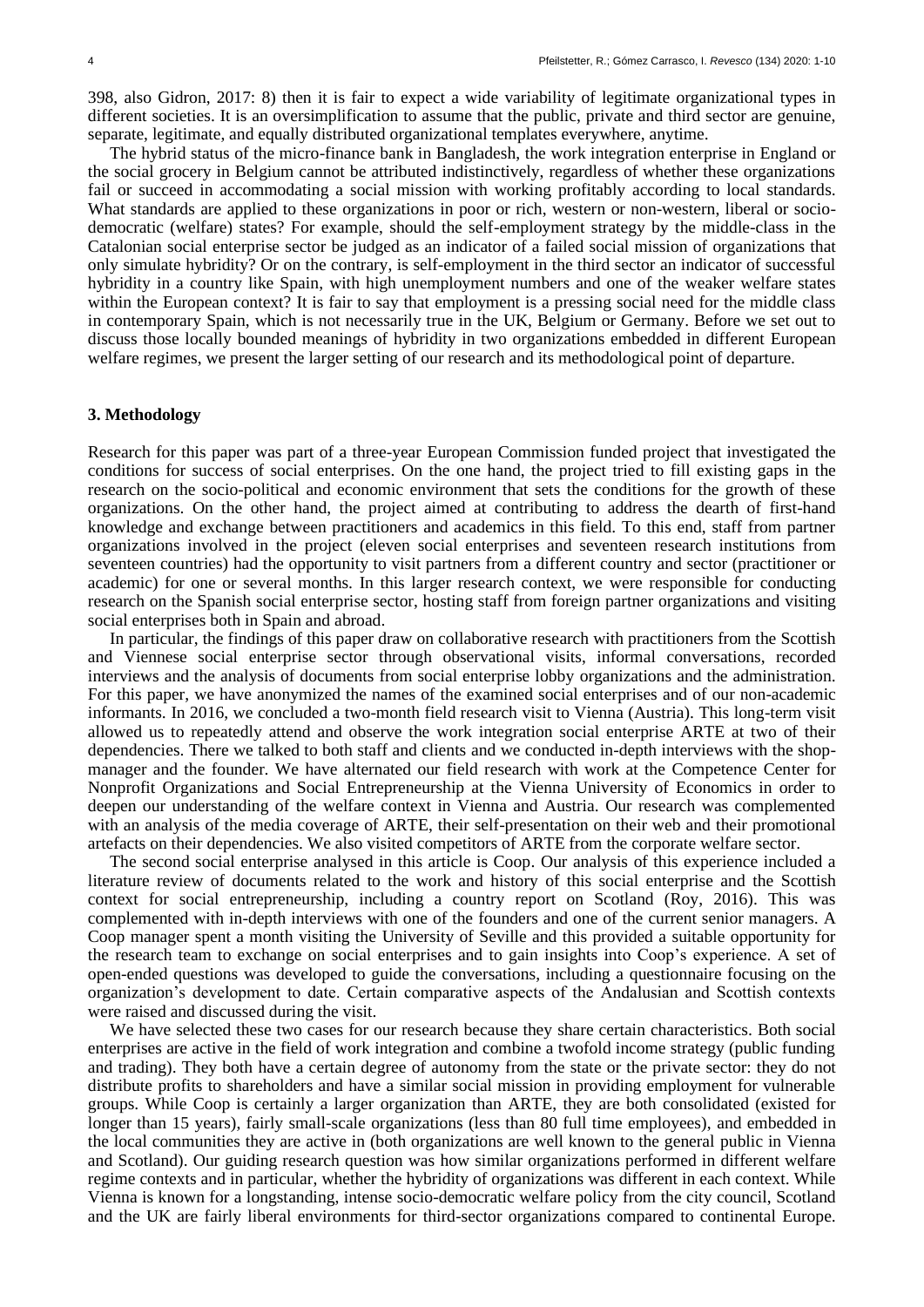Comparing two similar organizations in two dissimilar welfare contexts, allowed us to test our hypothesis, namely that local organizational arrangements and life-worlds put allegedly absolute terms, such as "competition versus compassion", into perspective.

In the following two sections we present our two case studies, the work integration social enterprises Coop and ARTE. We will show how the contexts of a liberal (Scotland) and socio-democratic (Austria) welfare system set different conditions of possibility for combining conflicting institutional logics. This social context also defines the meaning and the form of the "social" or "economic" rationale. Hybridity therefore has a different appearance in the two cases, that cannot be easily reduced to a universally valid distinction of financial versus social motivation. We argue that the social enterprises we observed perform their activities in what constitute different context-specific struggles with local and national administrative arrangements. By simultaneously conforming to hegemonic public funding schemes, while also testing market income opportunities and challenging monopolist third-sector corporations, these organizations qualify as hybrids when a more context-sensitive definition of the concept is followed.

#### **4. ARTE: between for-profit and welfare-state corporations**

ARTE was established in 2002 in Vienna and is an association with 13 fixed-term employees that offers work integration and training to a varying number of around 35 persons who are former drug users. These workers remain at the organization for a maximum of one year, assembling hand-made design products, such as furniture, bags, clothes and accessories, using waste as raw material. Their upper-price segment products are sold and promoted at the organization's gallery-like shop located in a creative district of the city. Formally speaking, ARTE qualifies as a hybrid organization because its market activity - selling design products - is integrated into its social mission, facilitating the (re-)entry in the labour market for former drug users. This hybridity at the heart of the organization was illustrated by the following quote from the founder, a social worker in her early fifties, when she reflected on the organization's tension between its economic and social rationale.

From a business angle I would need to employ a different group, any other long-time unemployed persons [as opposed to persons with former drug dependence]. When they are good [at their job], they leave. We have people who are sometimes only productive 50% of the time.

From a legal point of view, ARTE can also be considered a characteristic social enterprise. Five different types of "socio-integrative companies" qualify for public support in Vienna, and ARTE falls under the category of "socioeconomic company" (SÖB), which can receive funding from the public employment service but needs to generate a significant amount of turnover in order to ensure its self-sustainability (DSE-Wien, 2014: 4). Another criterion that is often used to define social enterprises is the innovative dimension, which is also present in ARTE, since it adds an ecological angle to its social mission. In addition, employees have the possibility of engaging in creative work assembling hand-made products. Thus, ARTE is challenging a widespread tendency in work integration social enterprises that offers typically unskilled, simple, and repetitive work. Taken together, ARTE seems a prototype of a hybrid organization.

However, a closer look at ARTE reveals a different picture. The overwhelming source of income for ARTE is public funding. In 2015, this represented over 70% of its total income, while market revenues only reached 21%. This means that ARTE must adapt its employment schemes to the demands of the Austrian Public Employment Service and the Department for Drug Addictions of the city of Vienna, its two main sponsors. In fact, ARTE started as a project supported by the European Union. ARTE's strong dependency on public resources and its need to constantly persuade the administration to secure the next funding, threatens its independence and can be read between the lines in the following statement from the founder.

I am the one who has the networks and looks for the money but without everyone's help ARTE

wouldn't exist today.

On the other hand, the founder and manager has been an employee of a large private clinic ever since ARTE's foundation. Hence, it would seem that a strong engagement with ARTE was only feasible against the backdrop of having a securely paid job elsewhere. One could even talk of "intrapreneurship" here (creating a new organization within an existing one), because at the beginning, ARTE was supported by large amounts of funding provided by this clinic and was in fact created by one of its employees, which again raises questions of whether the organization is truly independent, a major defining feature within the discourse on social enterprises.

While both ways of approaching the case of ARTE (i.e. whether as a "true or false" hybrid), give valuable insights into the possibility of enterprising in the non-profit sector, both considerations exclude specific local perceptions and conditions of hybridity from the debate. In order to contribute this important third layer to the discussion, the following section will consider the workings of the Austrian welfare regime, the local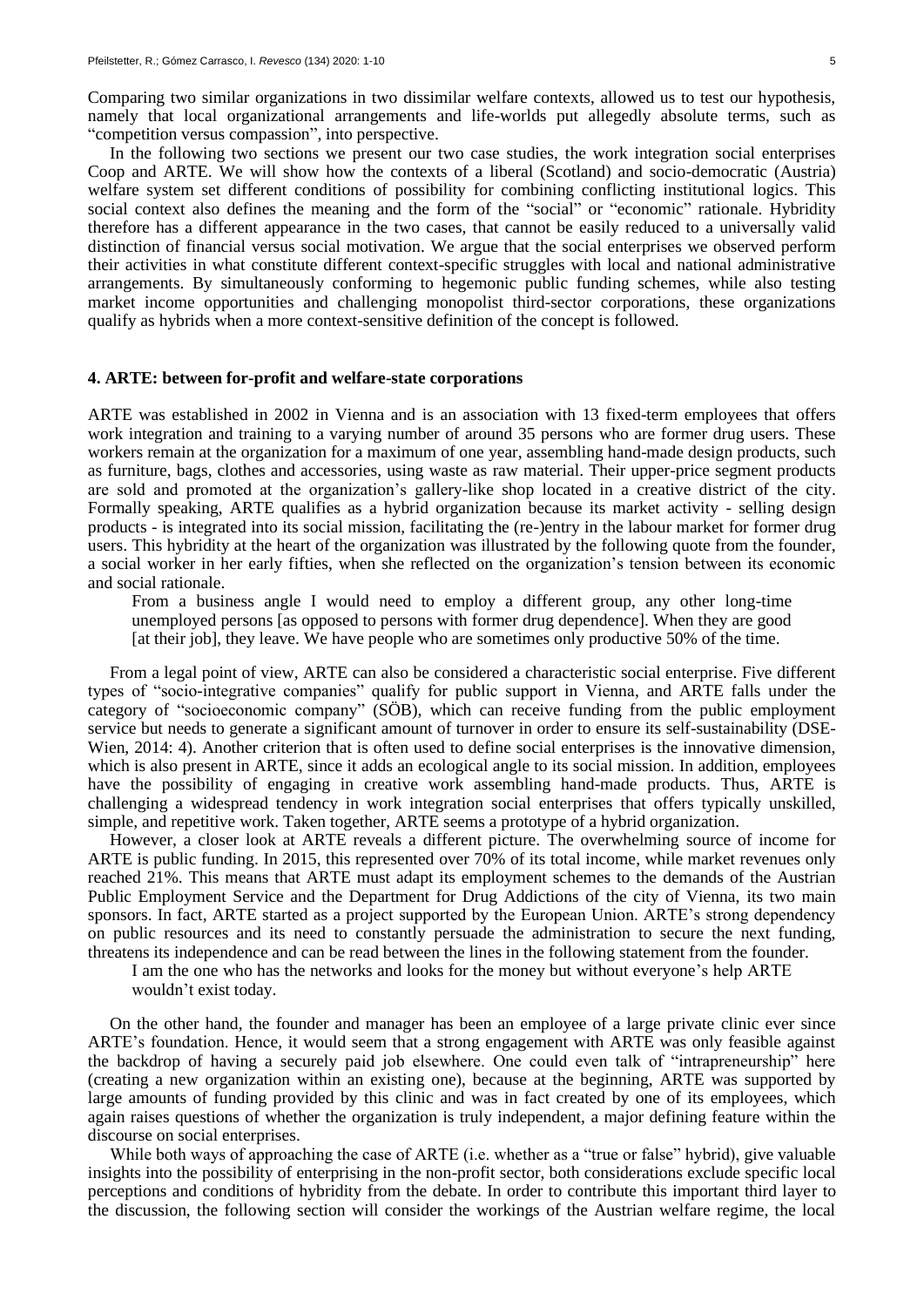characteristics of organizations working in similar fields as ARTE and the conditions of the market for recycled, socially-responsible design products in the city of Vienna.

The Austrian welfare state, similar to the German, is a system that benefits large public or publicly funded welfare corporations (Esping-Andersen, 2001: 111-114). Public spending, particularly in Vienna, a city governed by the social democrats (SPÖ) for decades, is comparatively high in a context of widespread prosperity. Therefore, maybe it comes as no surprise that many "social enterprises" were providing recycled and socially responsible goods at the time of our field work. Apart from ARTE, the local administration, responsible for waste management in the city of Vienna, promoted a fashionable shop selling items that citizens had thrown away at the communal recycling centres but were still in usable condition and/or had been repaired. Also "Caritas", one of the largest providers of social services in many continental welfare regimes with a catholic tradition, ran a shop selling accessories made from recycled materials. Needless to say that ordinary businesses in Vienna also trade, under the label "environmentally and socially responsible", products made from waste materials.

With this context in mind, consider the following example. During our fieldwork we came across quite a particular product: bags made of old truck canvas. One might think that this is a rare niche commodity. Nevertheless, exactly the same item was manufactured and sold by two different organizations in shops situated about two kilometres away from each other in the centre of Vienna. Apart from ARTE, one of the organizations selling this product was "Caritas", who sold the bags as part of a work integration project for young people with no schooling and the other was "Freitag", an international corporation that had made these kinds of bags popular in the 1990s. These two competitors were part of a microcosm for recycled design-products in the wealthy city centre of Vienna and we found that insiders of this social space defined their corporate identity in comparison to other actors. On the one hand, Freitag, a for-profit organization with 150 employees and an estimated turnover of around 30 million Swiss francs in 2015, lacked the essential social commitment of ARTE and Caritas. Nevertheless, if we hold the ecological dimension as an important variable for social value creation in this example, the founders of Freitag contributed indirectly with their invention of a sustainable product that both social businesses were imitating and exploiting for social purposes. On the other hand, Caritas Austria was active in virtually all social service branches in and outside the country. In 2015, it had a budget of close to 800 million euros and around 69% of its budget was publicly funded, 16% came from commercial revenues or fees and 11% from donations (Caritas Österreich, 2016: 15, 18). With 14.871 employees, Caritas was one of the largest organizations in Austria and the key provider of social assistance on behalf of the state.

Within a continental welfare system, the subsidiarity of the state privileges large, historically consolidated public corporations with close ties to the administration. While for Caritas the commercial revenue from recycled products at their Viennese workshop for young people represented an insignificant activity within the organization, for ARTE the canvas bags had been the main flag-ship product sold from the beginning. In turn, Freitag assembled these items industrially and without paying major attention to social constraints of its employees. In this social context, as our example of the bags tries to illustrate, ARTE is confronted with superior multinational corporations as competitors, both in the private market of sustainable life-style products and in the state-funded field of work integration. From this local perspective, within a welfare regime where the market has only a residual function in the provision of social services, ARTE is a hybrid organization compared to its immediate organizational surroundings. It is relatively far-off the market and the state, in comparison with Freitag and Caritas. Bringing this local knowledge to bear upon the "global" notions of market and charity, contributes to a more nuanced theory of hybrid organizing, as our next example also illustrates.

### **5. Coop: hybridity over time**

Coop has the status of a limited company with charitable status under Scottish law and can thus be considered a social enterprise from a legal point of view. It was founded in the late 1980s at a time marked by a sharp rise in unemployment due to the collapse of the shipyards, a key industry in Scotland. In response to the crisis, the Government made funding available to support the affected local community and create new employment opportunities. Coop was founded by a group of unemployed men and women from this sector with the objective of accessing the public funding available to support employment generation. At present, Coop is still led by two of the individuals who were initially hired to develop the first of these programmes and who have been at the heart of the organization for over thirty years.

Since its creation, Coop has established good relations with the community and the local authorities. These local ties have been highlighted by one of the Coop managers as a crucial factor for the organization's performance as a social enterprise and for the pursuit of its social objectives. The staff currently stands at approximately 75 full-time and 35 part-time positions. Almost all employees live locally and are connected to other social enterprise and similar initiatives in the area. As one of the managers noted, "we don't do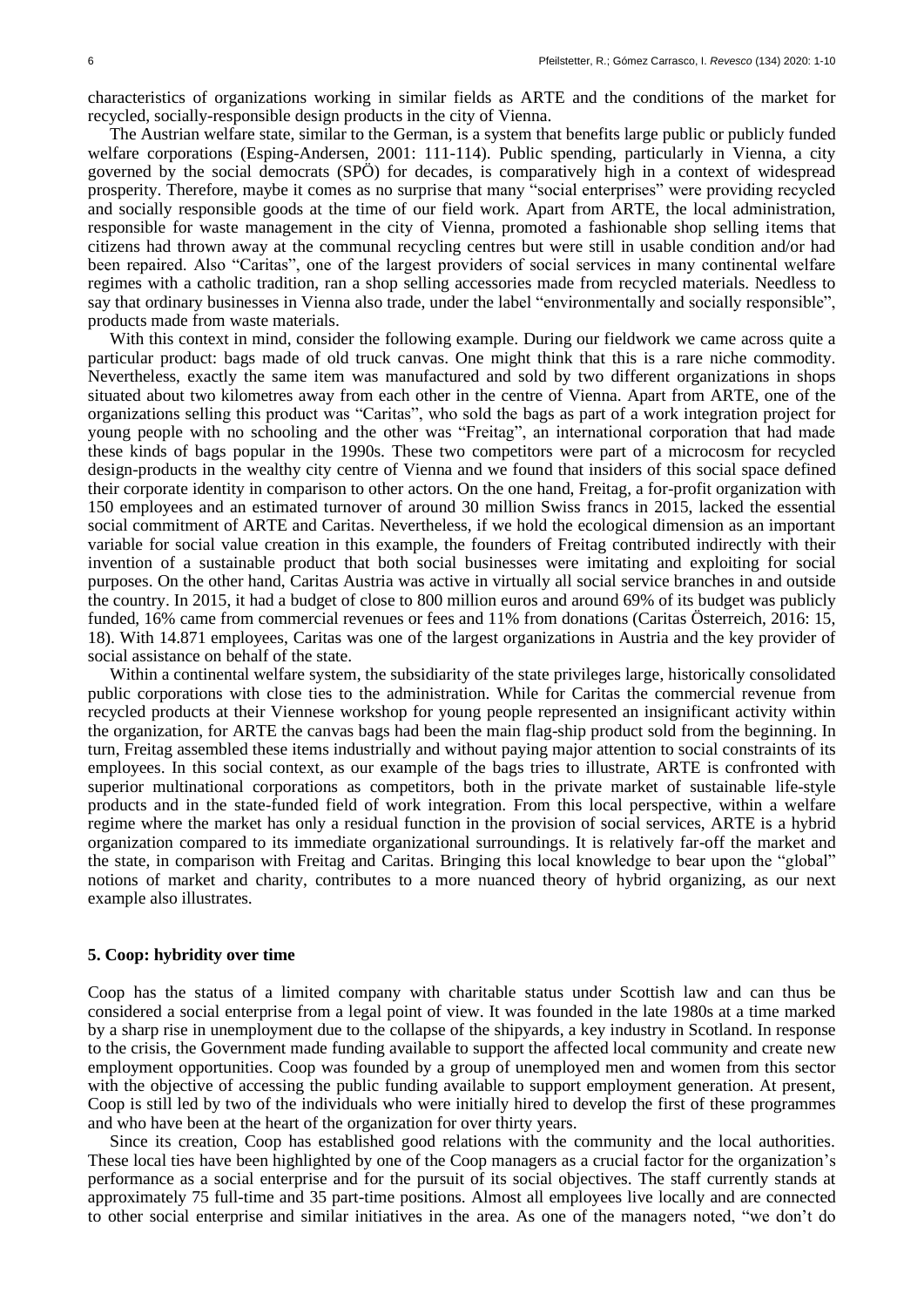things to people, the organization has grown in the community*"*. This embeddedness in the local community constitutes a defining feature of many SE.

Coop can also be considered a hybrid, since it is an organization that clearly carries out a market activity, namely the implementation of employment integration programmes, for social benefit. As one of the managers noted, "the social vision is not explicitly part of Coop's mission but is implicit in everything we do". For over 30 years, Coop has been creating employment while simultaneously embarking on new projects and managing to innovate by incorporating new areas of work, for instance in the realm of cultural heritage (such as investing in the restoration of buildings). Over the years, Coop has engaged in a wide range of activities and diversified its fields of action while the tendency has been for organizations to specialise and become the only experts in a certain field. In this respect, a Coop manager said that "their specialisation is not to have one*"*.

Nevertheless, there are several indicators that allow a questioning of Coop's position as a hybrid organization. Coop's evolution from functioning as an "end-point" social enterprise (i.e. creating and providing employment opportunities directly), to focusing on implementing employability programmes, has created a certain imbalance between its social goals and the need to secure resources through competitive methods. This suggests that Coop might have suffered a "mission drift" over time, thereby undermining its initial hybrid organizational structure. The above-mentioned imbalance has affected the organization's independence at times, which is one of the defining features of social enterprise. Similar to other social enterprises, Coop has had to fight to avoid what the founder described as a situation where "the money that comes in determines how you operate as opposed to your mission". However, at the same time, Coop has taken difficult decisions that challenged Scotland's liberal welfare regime by refusing to take part in certain funding opportunities with "strings attached" that compromised Coop's mission and raison d'être. Coop decided not to accept funding on these terms and lost staff members as a result. In a changing landscape, Coop understood that, as put by one of the managers the practical application of continuing to be morally in line was the loss of jobs of our colleagues. Opportunities were lost but Coop's philosophy was protected.

By acknowledging this contradiction between welfare objectives and commercial activity, different to the political discourse that strategically neglects this opposition all together, the Coop founders recognize the difficulty of hybrid organizing. For them it is more an issue of living with this tension and understanding our mission. Our mission is to create jobs for local people. Full stop. After that, we need to do whatever we need to do to achieve that: contracts, fundraising…

Secondly, there is the fact that the criteria used to determine the population targeted by the employment programmes implemented by Coop depend on how they are defined in the different contracts. Socioeconomic and geographic criteria are also considered for certain programmes, namely those using Scottish Index of Deprivation indicators to provide services to the poorest 15% of the Scottish population. This might lead us to think of Coop as a donor-driven not a client-driven-organization. In fact, Coop largely depends on the availability of public funds, which constitute its main source of income and funding. Competitive tenders are part of its operations and the organization sometimes runs the risk of "having lots of eggs in one basket", since a single contract can represent 80% of Coop's income at a given moment. Coop managers stressed the importance of "being around at the right time" as well as their ability to make a good case via à vis the local authorities by "analysing and presenting clearly what will be lost without our action". The complementarity of Coop's actions with existing policies has thus been key for their development and situates the organization closer to the administration than to the market.

Hence, when Coop's experience is analysed, the above-mentioned factors suggest that it is not a hybrid, since it operates with a certain imbalance between its social mission and its market-related delivery activities as a result of its dependence on public funding and its close relationship with local authorities. Coop was always grant-funded until 15 years ago when the welfare sector began to evolve, and local authorities increasingly focused on contracts. Nevertheless, taking the recent shifts of the policy environment in Scotland into account and adding some information on the internal workings of Coop, allows us to assess its organizational typology from a different angle. At the time of its creation, Coop had a wide range of different components that constituted enterprises within the organization in their own right, including a printing house, various workshops and a nursery. When the opportunity to implement employability programmes emerged, Coop switched its focus from efforts to create local community enterprises that could provide jobs directly to a focus on implementing employability programmes and delivering related services. Therefore, such a temporal or diachronic assessment of the organization could favour an argument that suggests that Coop is a hybrid over time.

In this respect, a key turning point in the organization came in 1997, when Tony Blair won power and the Labour Government introduced more funding for new programmes and projects as part of its social policy. As a direct result of these opportunities, the organization grew and the number of staff multiplied. The "devolution of powers" to Scotland also happened at the same time. This process of decentralisation within the UK that devolved decisions over social issues such as training, housing, health, education or social work to the Scottish government also opened new opportunities indirectly for Coop. Local authorities argued that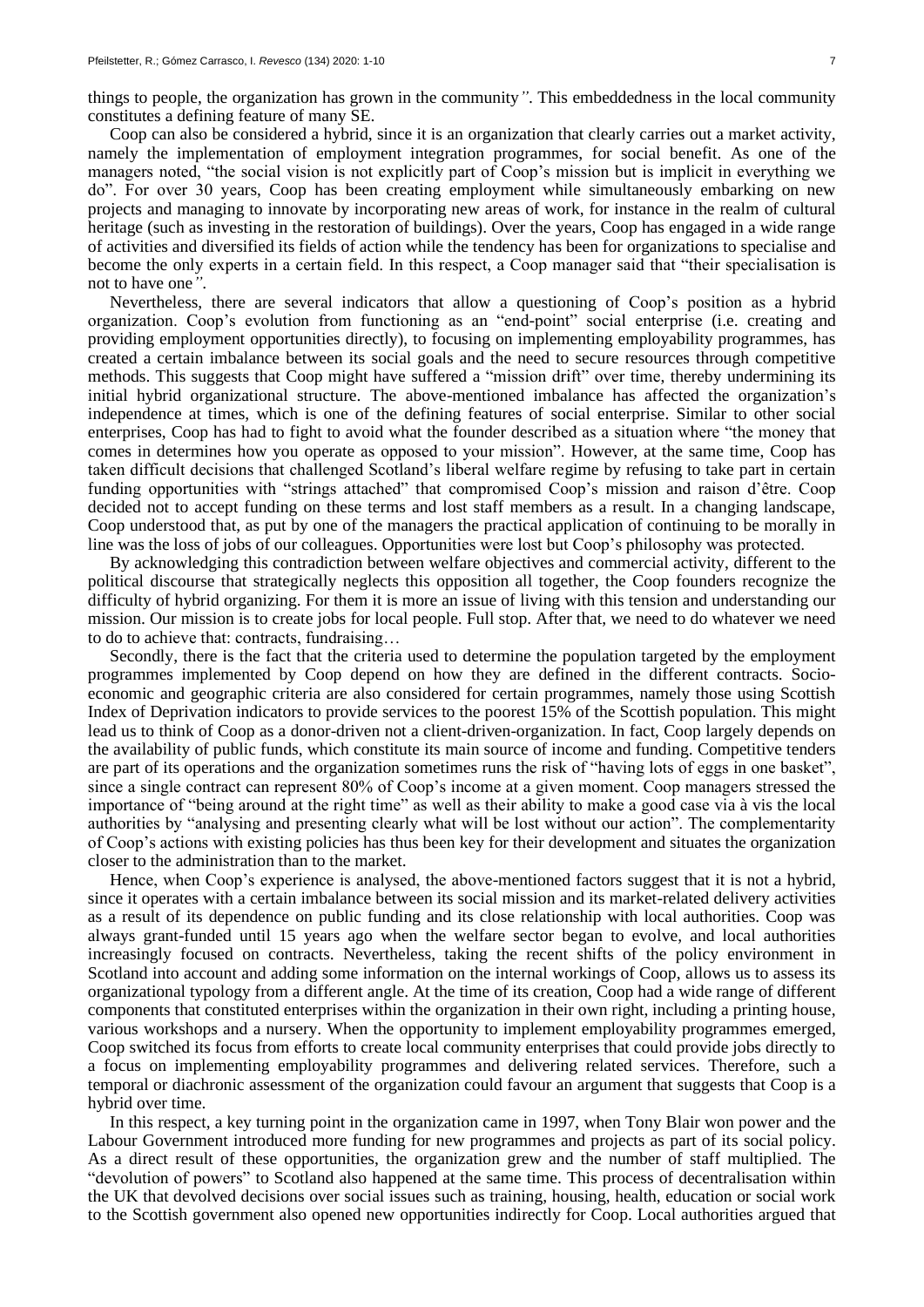this type of devolved actions contracted and implemented by third sector organizations would make them more sustainable. In Scotland, the contracting system operates in favour of social enterprises at the Local Council level and grants and loans exist for social enterprise to bid for public buildings. Particularly, the Community Empowerment Act has been key for organizations like Coop, since it allows for more organizations to join Development Trusts as an important element of their work. This act has allowed community groups to bid for public buildings and grants or loans are available to purchase them. Beyond a physical base, this element has also provided a financial base for social enterprises that has allowed greater development, since having assets facilitates access to credit.

This illustrates how the changing nature of the regional welfare regime has shaped Coop's evolution and how the local context has redefined what hybridity means for the Scottish context. In this particular setting, Coop has sometimes engaged in projects that were not fully aligned with its priorities in order to continue functioning. Therefore, Coop has developed and has to be understood within this changing legal, institutional and policy environment setting the conditions of possibility for third sector organizations to earn income through trading or tenders. Coop has evolved in a period with grants and government support available and has successfully tapped into many different sources of funding. This flexibility over time to the locally specific arrangements of public-private cooperation can be viewed as integral to the hybridity of organizations. This is the capacity to adapt to changing contexts and seize emerging opportunities. As one of the founders noted in reference to their type of work along these differences, "I take away the boxes…we can find one later if we need one".

But not only an analysis of the local conditions, but also the local perceptions of social enterprising undermine an oversimplified picture of organizations as either pure or failed hybrids. Coop has apparently adopted practices associated with for profit enterprises, such as hiring consultants or establishing a Management Board. However, in the case of Coop, both the consultant and Board of Management members are people from the community, including members of similar organizations, selected for their skills and experience. This suggests that the value of understanding who is hired and why was more important than the expectation of cost efficiency or competitive advantages. Especially a superficial focus on the mere job titles of the Coop "managers" might be misleading for our analysis here. Let us think for a moment in the increase of fancy professional designations and job profiles in the corporate world, such as the "experience ambassador" or "chief happiness officer". These names often conceal traditional designations, such as director of marketing or personnel manager, and do not necessarily speak of flat hierarchies or democratic organization within a company. In turn the label "board of management" at Coop could be misinterpreted as an indicator for "market-drift" if we do not take into account who was hired, why and how. In this sense, the intentions and perceptions of organizations are also a key dimension for understanding hybridity in social enterprises. At the same time, this forces us to take the people and organizations we study seriously, including their own criteria and local situation, not only the concepts we place upon them.

## **6. Conclusions: contextualizing social enterprises**

In this paper we have discussed academic literature addressing social enterprises as hybrid organizations. We argued that many authors either overestimate the formal indicators of hybridity in organizations or to the contrary focus on empirical evidence that supports that the "hybrid social enterprise" is a flawed concept not in line with on-the-ground practices. Some authors expand this argument by saying that social enterprising is just another attempt to extend the capitalist discipline towards society (Presta, 2007: 179). We have explored these two ways of looking at social enterprises when presenting the two organizations of this paper.

On the one hand we have discussed how both ARTE and Coop display formal and legal features associated with hybrid organizations. They are legally constituted as organizations pursuing a social goal relying simultaneously on market activity and public funding to fulfil their mission. On the other hand, despite their formal independence, both organizations are close to being "a creature of public funding" (Peattie and Morley, 2008: 43 quoted in Teasdale, 2011: 106). For instance, Coop switched its focus over the years from previous efforts to create local community enterprises that could provide jobs directly, to a focus on the direct implementation of employability programmes and the delivery of related services. This dependence, as one of the Coop managers pointed out, sometimes "narrows down the delivery to what you do without the creative opportunities of doing different things at the same time". In the case of ARTE, we have an organization that is displaying high-end design products in a flagship store in the Austrian capital's city-centre, with a strong presence in the local media through the sale, for instance, of canvas bags, as discussed in the previous section. This display of ARTE as an innovative product-selling enterprise contrasts largely with the structural dependence on the money from the public employment service and the city council.

Nevertheless, these arguments over "false or real" hybridity in social enterprises share a common expectation for an absolute answer to this question anytime and anywhere. These universal claims on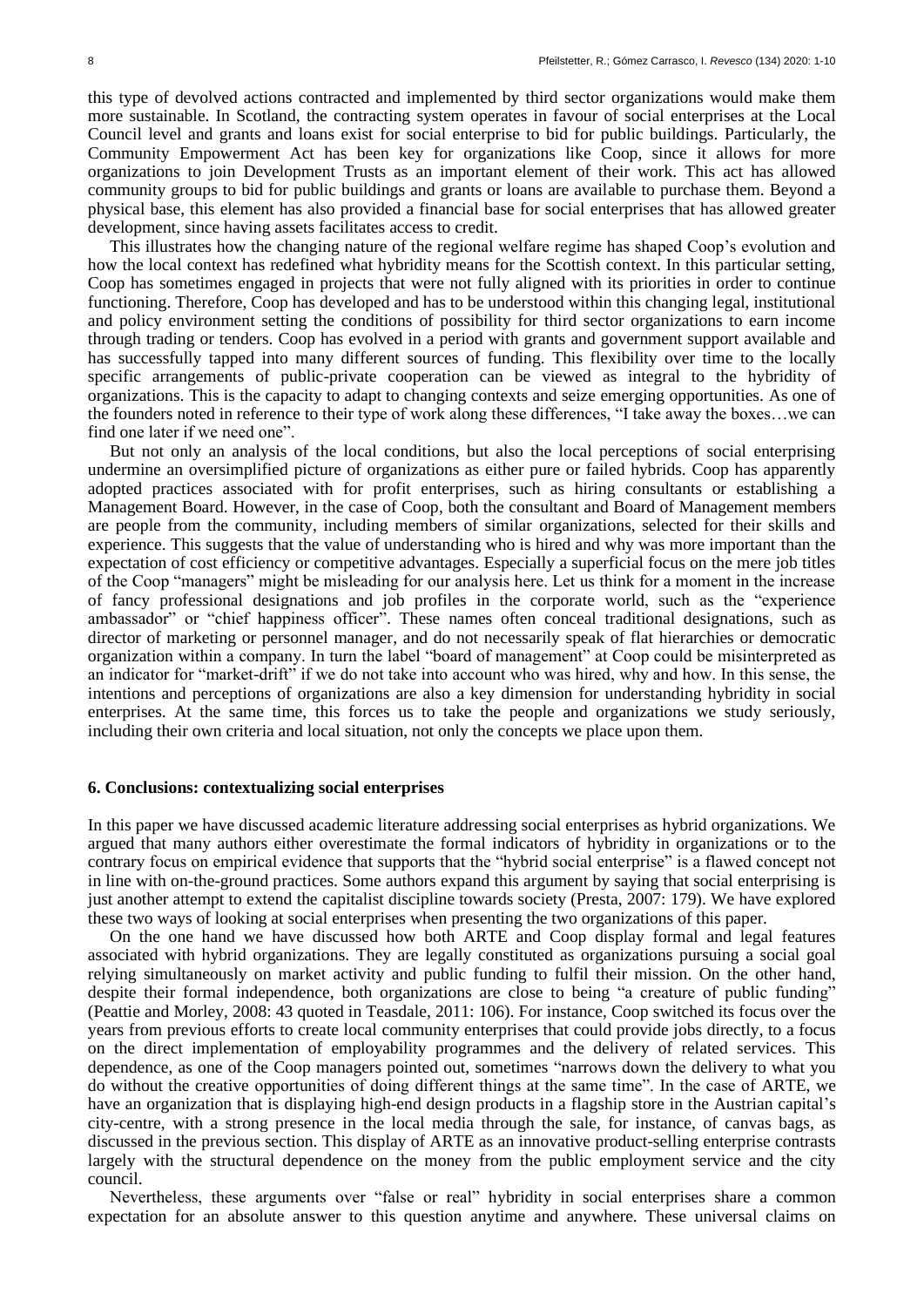particular organizations are challenged once we admit that the meaning and form of hybridity in social enterprises is also negotiated locally. The organizations' point of view as well as the historically evolved particular institutional arrangements of the state, the market and the civil society, set the conditions for the ways in which hybridity might be perceived and enacted. This is exactly the point of departure of the project presented in the methodology section to which we have contributed. Kerlin is one of the major exponents of this underrepresented comparative thread in the literature. For her the common organizational types of social enterprise in western-Europe are associations or cooperatives with a focus on employment and with a social economy sphere that is different to the market economy (Kerlin 2010: 170). While in other regions of the world the main source of funding for social enterprises are the private sector, the civil society or international donor organizations, in Europe the main sources are the State and the European Union (Kerlin, 2010: 171).

The experiences presented in this paper fit well into this specific western European model of social enterprise. Given the absence of employment opportunities tailored to meet the needs of certain groups facing barriers to access the regular job market, Coop and ARTE stepped in to fill this gap. The fact that they are supported largely by the administration to do so is, from this comparative perspective, less an expression of failed hybridity than of the particularities of the western European welfare state. But we have put forward arguments that support an even more context-specific analysis of the hybrid character of social enterprises. In the Austrian case, we find that the social economy is mainly dominated by large, traditionally evolved welfare corporations and the market economy is increasingly crowded with corporations displaying their social and ecological responsibility, especially in prosperous places such as Vienna. The hybridity of ARTE, as exemplarily shown by its role in the market for ecological canvas bags in the city centre, can best be appreciated taking into account this place-related institutional "in-betweenness". In the Scottish case, Coop has navigated changing political contexts with three different government set-ups. The adaptability of organizations that succeed in analysing the local context and mitigating any effects on their operation are two characteristics that clearly resonate with the hybridity discourse. Therefore, the diachronic reading of organizations that adapt to changing local environments, and alternate their focus of operations on the market and on public tenders, calls into question judgments of failed hybridity based on synchronic analysis.

In conclusion, each of the two experiences compared in this article was deeply conditioned by its context in a variety of ways, with institutional, political, social, economic and cultural factors all playing a role in the configuration of each organizational structure and on its overall performance and perception as a "hybrid organization" or "social enterprise". Our contribution does not suggest that this case-sensitive way of approaching hybridity in organizations is the only or the most accurate method for studying these organizational phenomena. We acknowledge that placing emphasis on the historical and local particularities of the meaning of social enterprising, complicates generalizations or statistical approximations, that are certainly also necessary. Nevertheless, it seems that historical particularism in the study of social enterprises and hybrid organizing is a fairly underrepresented line of research that should be given its own voice and legitimacy.

## **7. References**

- Battilana, J., and Lee, M. (2014) Advancing Research on Hybrid Organizing Insights from the Study of Social Enterprises. *Academy of Management Annals*, 8, 1, pp. 397-441.
- Billis, D. (2010) Towards a theory of hybrid organizations. In D. Billis (ed.) *Hybrid organizations and the Third Sector: challenges for practices, theory and policy*. Basingstoke, Hampshire, UK: Palgrave Macmillan.
- Caritas Österreich (2016) Caritas und Du. Wirkungsbericht 2015. Available at: [https://www.caritas.at/aktuell/publikationen/wirkungsberichte/.](https://www.caritas.at/aktuell/publikationen/wirkungsberichte/)
- Dees, J. G. (2012) A Tale of Two Cultures: Charity, Problem Solving, and the Future of Social Entrepreneurship. *Journal of Business Ethics*, 111, 3, pp. 321-334.
- Defourny, J. (2010) Concepts and realities of social enterprise: a European perspective. In A. Fayolle and H. Matlay (eds.), *Handbook of Research on Social Entrepreneurship*, Edward Elgar Publishing, Cheltenham, UK.
- Dey: and Teasdale S. (2016) The tactical mimicry of social enterprise strategies: Acting 'as if' in the everyday life of third sector organizations. *Organization*, 23, 4, pp. 485-504.
- Doherty, B., Haugh, H., and Lyon, F. (2014) Social enterprises as hybrid organizations: A review and research agenda. *International Journal of Management Review*, 16, 4, pp. 417-436.
- DSE-Wien (2014) Sozialintegrative Unternehmen and Beratung in Wien. Wiener Dachverband für sozialökonomische Einrichtungen (DSE-Wien) Available at: [www.arbeitplus-wien.at/fileadmin/media/downloads/DSE-](http://www.arbeitplus-wien.at/fileadmin/media/downloads/DSE-Kataloge/140709-DSE-FOLDER-A4-web_neu.pdf)[Kataloge/140709-DSE-FOLDER-A4-web\\_neu.pdf.](http://www.arbeitplus-wien.at/fileadmin/media/downloads/DSE-Kataloge/140709-DSE-FOLDER-A4-web_neu.pdf)
- Ebrahim, A., Battilana, J., and Mair, J. (2014) The governance of social enterprises: Mission drift and accountability challenges in hybrid organizations. *Research in Organizational Behaviour*, 34, pp. 81-100.
- Esping-Andersen, G. (2001) *Fundamentos sociales de las economías postindustriales*. Barcelona: Ariel.
- Gidron, B. (2017) The Dual Hybridity of Social Enterprises for Marginalized Populations, *Journal of Social Entrepreneurship*, 8, 1, pp. 1-13.